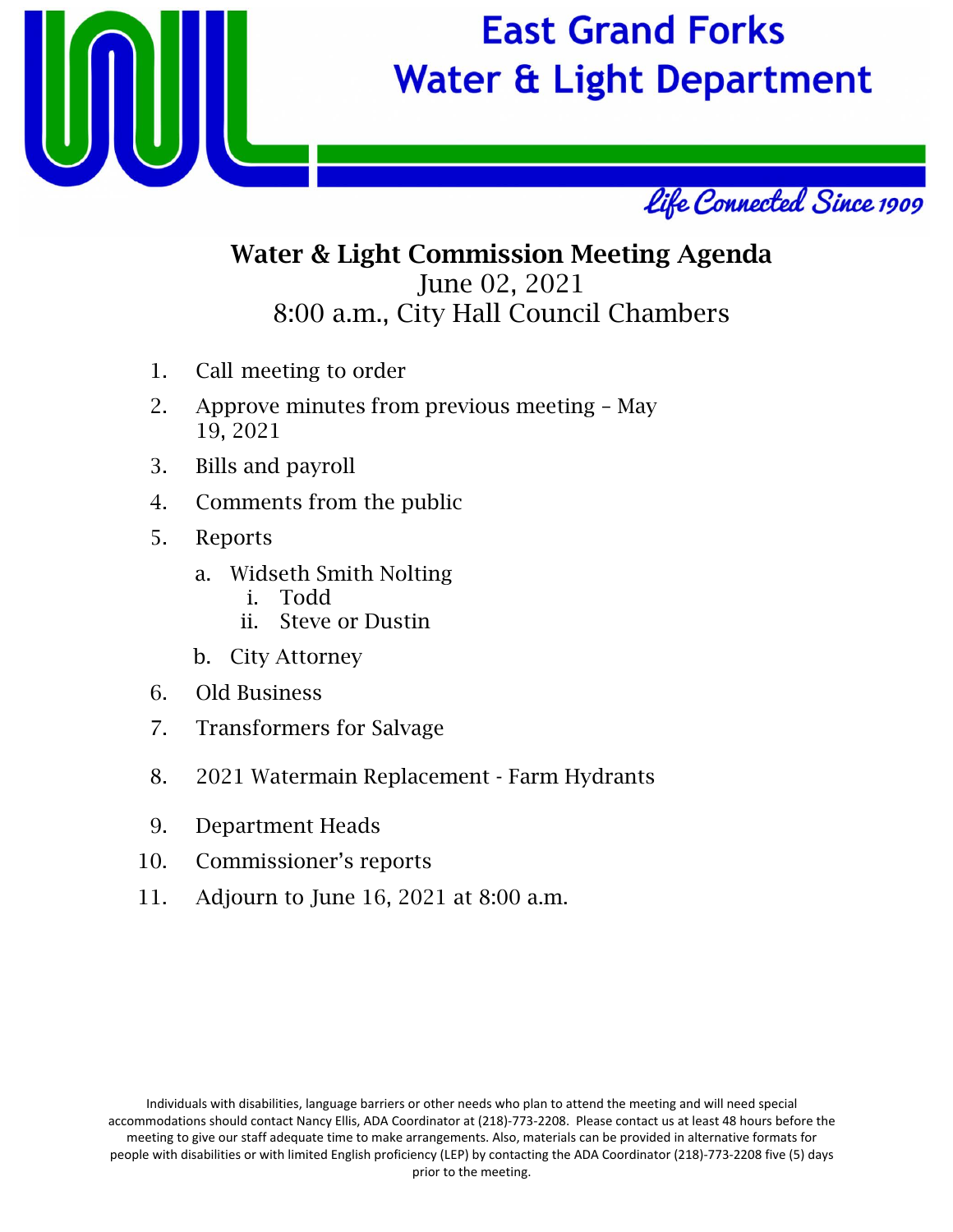Minutes of the regular meeting of the Water, Light, Power and Building Commission of the City of East Grand Forks, Minnesota on May 19, 2021 at 8:00 a.m held in the City Council Chambers at City Hall and remotely due to the COVID 19 virus pandemic and pursuant to MN Statutes 13D.02, 13D.021 and 13D.04 for those not able to attend in person. Present: Grinde, Beauchamp, Quirk, DeMers

Absent: None

Also present: Keith Mykleseth, Ron Galstad, Brian Johnson, Jeff Olson, Steve Emery, Todd Forster, Kevin Hatcher, Corey Thompson (remotely), and Karla Anderson.

It was moved by Commissioner Beauchamp seconded by Commissioner Quirk that the minutes of the previous regular meeting of May 5, 2021, be approved as read. Voting Aye: Grinde, Beauchamp, Quirk, DeMers Voting Nay: None

It was moved by Commissioner Quirk seconded by Commissioner Beauchamp to authorize the Secretary to issue payment of the recommended bills and payroll in the amount of \$1,391,444.72. Voting Aye: Grinde, Beauchamp, Quirk, DeMers Voting Nay: None

A presentation of the 2020 Audit Report was made by Tracee Bruggeman, representative from Brady-Martz and Associates.

It was moved by Commissioner Quirk seconded by Commissioner Beauchamp to approve the quote from Dakota Supply Group for \$7,609 for the 2021 Industrial Park Substation lighting materials. Voting Aye: Grinde, Beauchamp, Quirk, DeMers Voting Nay: None

It was moved by Commissioner Beauchamp seconded by Commissioner Quirk to adjourn at 8:53 a.m. to the next regular meeting on June 2, 2021 at 8:00 am to be held in the City Council Chambers at City Hall. Social Distancing recommendations will be followed. Hybrid options will also be available for those not able to attend in person.

Voting Aye: Grinde, Beauchamp, Quirk, DeMers Voting Nay: None

> Lori Maloney Commission Secretary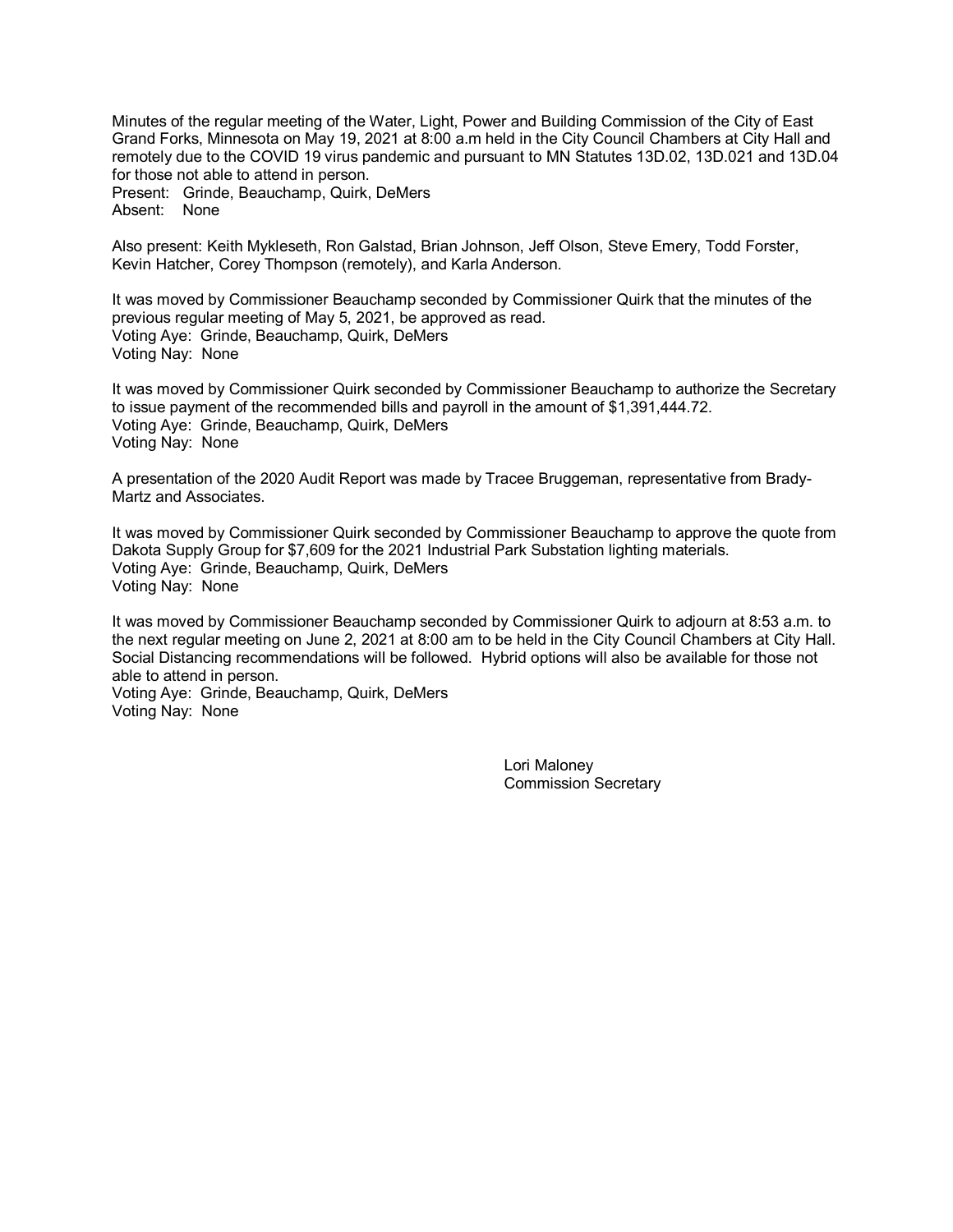### Accounts Payable

#### Check Register Totals Only

Printed: 5/27/2021 - 3:37 PM User: khatcher



P. O. Box 373 East Grand Forks, MN 56721 (218) 773-2483

| <b>Check</b> | <b>Date</b> | <b>Vendor No</b> | <b>Vendor Name</b>                       | <b>Amount</b> | <b>Voucher</b>   |
|--------------|-------------|------------------|------------------------------------------|---------------|------------------|
| 516742       | 06/02/2021  | <b>ACM502</b>    | Acme Electric Companies                  | 128.54        | $\mathbf{0}$     |
| 516743       | 06/02/2021  | <b>ADV501</b>    | <b>Advanced Business Methods</b>         | 69.07         | $\mathbf{0}$     |
| 516744       | 06/02/2021  | <b>ARA500</b>    | Aramark                                  | 162.83        | $\mathbf{0}$     |
| 516745       | 06/02/2021  | <b>AFS501</b>    | <b>Automated Financial Services</b>      | 178.00        | $\Omega$         |
| 516746       | 06/02/2021  | <b>BOR501</b>    | Border States Electric Supply            | 936.39        | $\mathbf{0}$     |
| 516747       | 06/02/2021  | <b>DIG501</b>    | Digi Key Corp 590699                     | 210.49        | $\Omega$         |
| 516748       | 06/02/2021  | <b>EGF501</b>    | <b>EGF City</b>                          | 185,485.67    | $\mathbf{0}$     |
| 516749       | 06/02/2021  | <b>EXP501</b>    | Exponent                                 | 245.00        | $\mathbf{0}$     |
| 516750       | 06/02/2021  | <b>FIS501</b>    | Fisher Scientific Co LLC                 | 422.79        | $\mathbf{0}$     |
| 516751       | 06/02/2021  | GFT501           | GF Thur-O-Clean                          | 962.69        | $\mathbf{0}$     |
| 516752       | 06/02/2021  | <b>GRA504</b>    | Graybar                                  | 5,387.01      | $\theta$         |
| 516753       | 06/02/2021  | <b>GRA505</b>    | Graymont (WI) LLC                        | 6,634.49      | $\mathbf{0}$     |
| 516754       | 06/02/2021  | <b>HOM501</b>    | Home of Economy                          | 319.14        | $\mathbf{0}$     |
| 516755       | 06/02/2021  | <b>IHM500</b>    | iHeartMedia                              | 549.00        | $\theta$         |
| 516756       | 06/02/2021  | <b>MDH501</b>    | MN Dept of Health (MDH)                  | 7,209.00      | $\mathbf{0}$     |
| 516757       | 06/02/2021  | <b>NOR507</b>    | Northdale Oil                            | 161.77        | $\mathbf{0}$     |
| 516758       | 06/02/2021  | <b>ORE501</b>    | O'Reilly Auto Parts                      | 359.58        | $\mathbf{0}$     |
| 516759       | 06/02/2021  | <b>PRO500</b>    | Probitas Promotions                      | 84.00         | $\mathbf{0}$     |
| 516760       | 06/02/2021  | <b>TOS502</b>    | Toshiba Financial Services               | 701.54        | $\mathbf{0}$     |
| 516761       | 06/02/2021  | <b>USB502</b>    | <b>US Bank Corporate Payment Systems</b> | 3,414.86      | $\mathbf{0}$     |
| 516762       | 06/02/2021  | <b>WAT501</b>    | Water & Light Department                 | 13,370.66     | $\Omega$         |
| 516763       | 06/02/2021  | WID501           | Widseth Smith Nolting & Assoc Inc        | 10,886.25     | $\mathbf{0}$     |
| 516764       | 06/02/2021  | <b>WIL500</b>    | Wilbur-Ellis Company LLC                 | 626.42        | $\mathbf{0}$     |
| 516765       | 06/02/2021  | <b>WIN501</b>    | Winsupply of Grand Forks                 | 199.60        | $\mathbf{0}$     |
| 516766       | 06/02/2021  | <b>XCE501</b>    | Xcel Energy                              | 446.24        | $\boldsymbol{0}$ |
|              |             |                  |                                          |               |                  |

Check Total: 239,151.03

AP-Check Register Totals Only (05/27/2021 - 3:37 PM) Page 1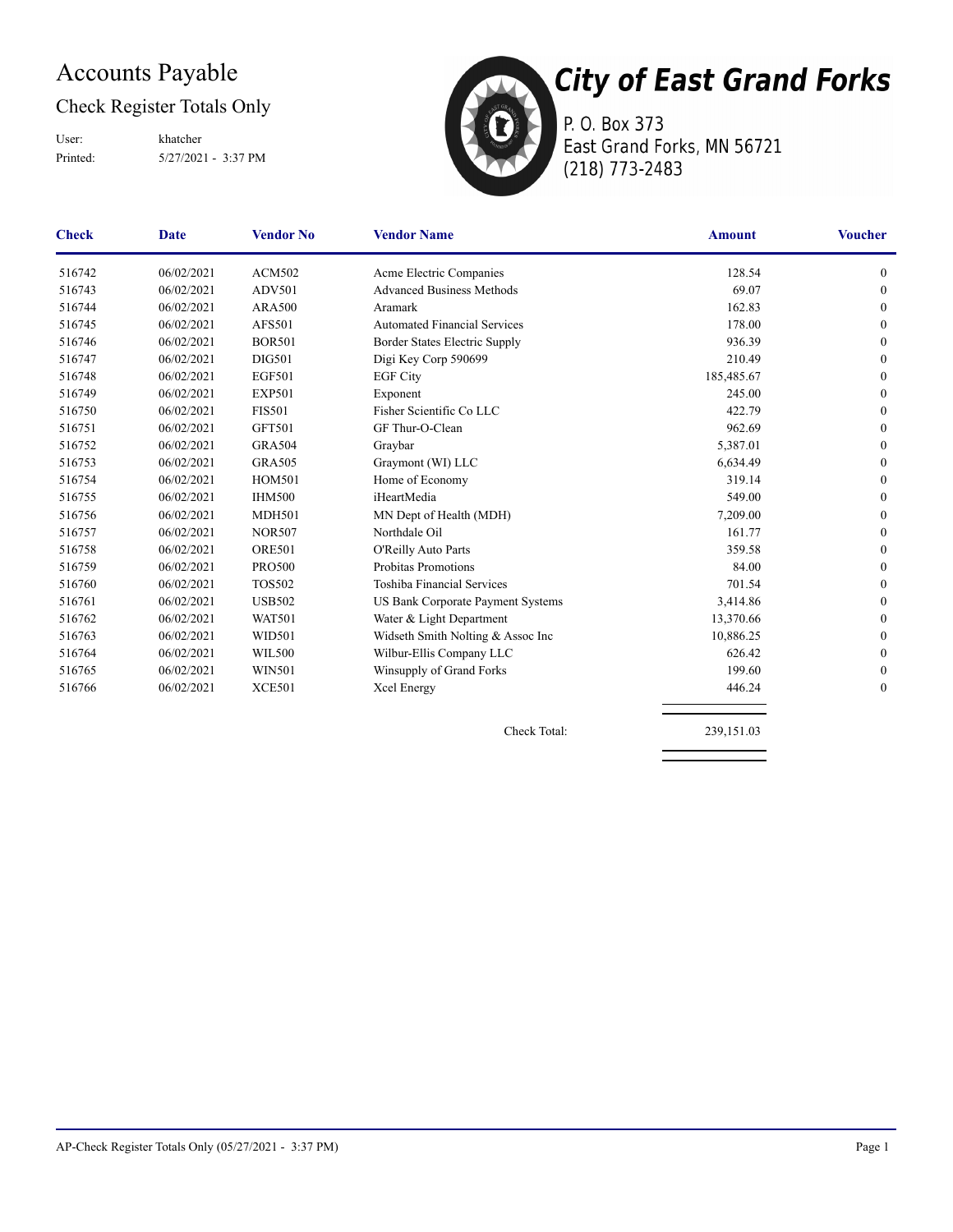| <b>Transaction Detail - Summary</b>                 |                          |                     |              |                                                                     |                                                    |                                   |                                                         |                  |                            |                                        |                              | Report Date: 05/25/2021<br>City of East Grand Forks   |
|-----------------------------------------------------|--------------------------|---------------------|--------------|---------------------------------------------------------------------|----------------------------------------------------|-----------------------------------|---------------------------------------------------------|------------------|----------------------------|----------------------------------------|------------------------------|-------------------------------------------------------|
| <b>Trans Date</b>                                   | Date<br>Posting          | <b>MCCG</b><br>Code | MCC          | <b>Description</b><br>Merchant<br>Category Code                     | Name<br><b>Merchant</b>                            | State/Province<br><b>Merchant</b> | Number (TIN)<br>Taxpayer ID                             | Amount<br>Trans  | Posting<br><b>Type</b>     | Purchase ID                            | <b>Trans Status</b>          | <b>Disputed Status</b>                                |
|                                                     |                          |                     |              | Name: TODD GRABANSKI Account Number: **6344 Optional 1: Optional 2: | Lost/Stolen Account:<br>Replacemer                 | <b>1t Account:</b>                | Billing Type: Centrally Billed Account                  |                  |                            |                                        |                              |                                                       |
| 05/12/2021<br>05/04/2021                            | 05/13/2021<br>05/07/2021 | 240507<br>240507    | 6609<br>5085 | WHOLE SALE DURABLE GO<br>WHOLSALE INDUST SUPP                       | PEAK TRADING<br><b>ALTE STORE</b><br>CORP          | $\gtrless$<br>ŠМ                  | 261717806<br>↔                                          | 800.60<br>256.74 | <b>Memo</b><br><b>Memo</b> | 51028                                  | Not Reviewed<br>Not Reviewed | $\mathop{\mathsf{S}}\nolimits$<br>$\mathbf{g}$        |
| 05/18/2021                                          | 18/19/2021               | 167045              | 6668         | <b>PROFESSIONAL SERVICES</b>                                        | SQ *INTEGRITY SHIPPING &                           | 증                                 | 800429876                                               | 11.69            | <b>Memo</b>                | 00023058430140218                      | Not Reviewed                 | $\frac{2}{\sigma}$                                    |
|                                                     |                          |                     |              | Name: KEVIN HATCHER Account Number: **7331 Optional 1: Optional 2:  | Lost/Stolen Account: ** 0143 Replacement Account:  |                                   | Billing Type: Centrally Billed Account                  |                  |                            |                                        |                              |                                                       |
| 05/06/2021<br>04/24/2021                            | 05/07/2021<br>04/26/2021 | 240507<br>540499    | 2942<br>5251 | HARDNARE STORES<br>BOOK STORES                                      | <b>HARDWARE HANK</b><br>AMZN MKTP US*238UR1TKO     | ŠХ<br>$\frac{2}{2}$               | 411717424<br>098979116                                  | 616.88<br>18.20  | <b>Memo</b><br><b>Memo</b> | 219894<br><b>W&amp;L</b>               | Not Reviewed<br>Not Reviewed | $\mathop{\text{S}}$<br>$\mathop{\mathsf{S}}\nolimits$ |
| Name: KRIS KOVAR Account Number: **9796             |                          |                     |              | Optional 1: CITY OF EGF Optional 2:                                 | Lost/Stolen Account:                               | Repla                             | acement Account: Billing Type: Centrally Billed Account |                  |                            |                                        |                              |                                                       |
| 04/30/2021<br>04/29/2021                            | 1202/2021<br>1202/02/20  | 240507<br>240507    | 5251<br>5044 | HARDWARE STORES<br>WHOLE SALE PHOTO EQPT                            | B&H PHOTO 800-606-6969<br>HARDWARE HANK            | ξ<br>$\frac{2}{2}$                | 411717424<br>132768071                                  | 297.81<br>6.42   | <b>Memo</b><br><b>Memo</b> | 218023<br>75818244                     | Not Reviewed<br>Not Reviewed | $\mathop{\text{S}}$<br>$\frac{2}{\sigma}$             |
| Name: JEFF OLSON Account Number: **9754 Optional 1: |                          |                     |              | Optional 2:                                                         | Lost/Stolen Account:<br>Replacement Account:       |                                   | Billing Type: Centrally Billed Account                  |                  |                            |                                        |                              |                                                       |
| 04/30/2021<br>04/30/2021                            | 1202/2021<br>05/03/2021  | 167042<br>240507    | 8249<br>5085 | VOCATIONAL AND TRADE<br>WHOLSALE INDUST SUPP<br>SCHOOLS             | NW LINEMAN COLLEGE<br><b>FLAGSHOOTER</b><br>STUDEN | $\bar{\sigma}$<br>SD              | 820468903<br>464450357                                  | 00'919<br>289.68 | <b>Memo</b><br><b>Memo</b> | 63008470222<br>CIGT-005342C            | Not Reviewed<br>Not Reviewed | ξ<br>$\mathop{\mathsf{S}}\nolimits$                   |
|                                                     |                          |                     |              | <b>Optional 2:</b>                                                  | Lost/Stolen Account:<br>Replacement A              | ccount:                           | Billing Type: Centrally Billed Account                  |                  |                            |                                        |                              |                                                       |
| 05/04/2021<br>05/03/2021                            | 05/06/2021<br>05/04/2021 | 16+045<br>240507    | 6668<br>5085 | <b>PROFESSIONAL SERVICES</b><br>WHOLSALE INDUST SUPP                | NOTION INDUSTRIES ND09<br>SQ *INTEGRITY SHIPPING & | 증<br>증                            | 800429876                                               | 12.64<br>15.78   | <b>Memo</b><br><b>Memo</b> | 00023058430139623<br>EGF WATER & LIGHT | Not Reviewed<br>Not Reviewed | $\mathsf{K}^{\mathsf{C}}$<br>$\frac{2}{\sigma}$       |

Transaction Detail - Summary / KHatcher25 / 05/25/2021 10:56:45 Transaction Detail - Summary / KHatcher25 / 05/25/2021 10:56:45 Page 1

Page 1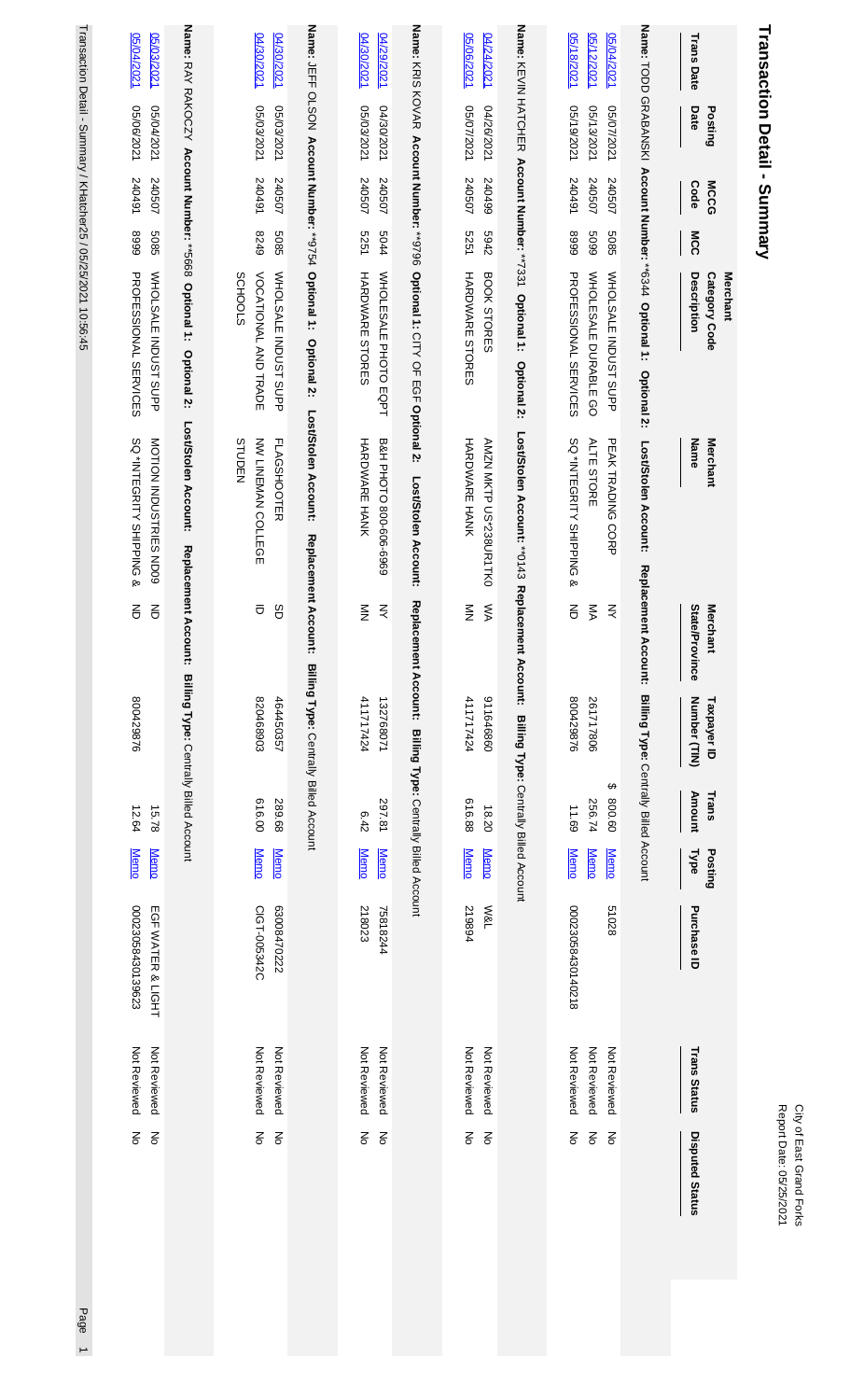| ₹<br>ă<br>Š<br>ś<br>, | È<br>≒ |
|-----------------------|--------|
|-----------------------|--------|

# Transaction Detail - Summary **Transaction Detail - Summary**

|               | Total      | Total Number of Records: | V <sub>2/19/2021</sub>                  | 05/09/2021                           | 05/03/2021               | 04/29/2021         | 04/29/2021         |                                                                     | 05/21/2021                       | 05/20/2021                              |                | 04/21/2021          |                                                                    | <b>Trans Date</b>                        |
|---------------|------------|--------------------------|-----------------------------------------|--------------------------------------|--------------------------|--------------------|--------------------|---------------------------------------------------------------------|----------------------------------|-----------------------------------------|----------------|---------------------|--------------------------------------------------------------------|------------------------------------------|
|               |            |                          | 12020/2021                              | 1202/10/2021                         | 05/04/2021               | 14/30/2021         | 14/30/2021         |                                                                     | 05/24/2021                       | 1202175021                              |                | 04/23/2021          |                                                                    | Date<br>Posting                          |
|               |            | $\vec{\circ}$            | 240500                                  | 167042                               | 867042                   | 240500             | 240500             |                                                                     | 540499                           | 86+045                                  |                | 167042              |                                                                    | Code<br><b>MCCG</b>                      |
|               |            |                          | 1769                                    | 4814                                 | 7399                     | 5732               | 5732               |                                                                     | 2769                             | 8969                                    |                | 8399                |                                                                    | MCC                                      |
|               |            |                          | SPORTING GODDS<br>STORES<br><b>CALL</b> | TELECOM SVC/CRED CRD<br><b>OTHER</b> | <b>BUSINESS SERVICES</b> | ELECTRONICS STORES | ELECTRONICS STORES | Name: COREY THOMPSON Account Number: **9747 Optional 1: Optional 2: | BOOK STORES                      | <b>CONTINUITY</b><br>SUBSCRIPTION       | SERVICES-OTHER | GOVERNMENT          | Name: MAREN SWINGEN Account Number: **9812 Optional 1: Optional 2: | Category Code<br>Description<br>Merchant |
|               |            |                          | CABELA'S ONLINE U.S.                    | ZOOM.US 888-799-9666                 | AMAZON WEB SERVICES      | SP * POE TEXAS     | HARD DISK DIECT    | Lost/Stolen Account:                                                | US*2R69B1M81<br><b>AMZN MKTP</b> | <b>PRIME*2R5DA5G31</b><br><b>AMAZON</b> | <b>ANDI</b>    | DEPARTMENT OF LABOR | Lost/Stolen Account: Replacement Account:                          | Name<br><b>Merchant</b>                  |
| End of Report |            |                          | $\frac{8}{5}$                           | СA                                   | ŠК                       | ヌ                  | δĄ                 | Replacement Account: Billing Type: Centrally Billed Account         | ŠХ                               | ŠХ                                      |                | $\frac{z}{z}$       |                                                                    | State/Province<br><b>Merchant</b>        |
|               |            |                          | 364873973                               | 611648780                            | 911986545                | 392078979          | 421776327          |                                                                     |                                  | 0989999116                              |                |                     | Billing Type: Centrally Billed Account                             | Number (TIN)<br>Taxpayer ID              |
|               | \$3,759.98 |                          | 385.46                                  | 16.06                                | 3.38                     | 20.75              | 228.93             |                                                                     | 15.48                            | 127.48                                  |                | ↔<br>20.00          |                                                                    | <b>Amount</b><br>Trans                   |
|               |            |                          | <b>Memo</b>                             | <b>Memo</b>                          | <b>Memo</b>              | <b>Memo</b>        | <b>Memo</b>        |                                                                     | <b>Memo</b>                      | <b>Memo</b>                             |                | <b>Memo</b>         |                                                                    | Posting<br><b>Type</b>                   |
|               |            |                          | BPS_DTC                                 | 31309615                             | 378045978                | 44427642           | 1000015492         |                                                                     | 111-6339087-53082                | P267-3726759-19554                      |                | MN1DLI000635706     |                                                                    | Purchase ID                              |
|               |            |                          | Not Reviewed                            | Not Reviewed                         | Not Reviewed             | Not Reviewed       | Not Reviewed       |                                                                     | Not Reviewed                     | Not Reviewed                            |                | Not Reviewed        |                                                                    | <b>Trans Status</b>                      |
|               |            |                          | ξ                                       | ξ                                    | ξ                        | $\overline{5}$     | $\frac{2}{\circ}$  |                                                                     | ξ                                | $\frac{2}{\sigma}$                      |                | ξ                   |                                                                    | <b>Disputed Status</b>                   |
|               |            |                          |                                         |                                      |                          |                    |                    |                                                                     |                                  |                                         |                |                     |                                                                    |                                          |

Transaction Detail - Summary / KHatcher25 / 05/25/2021 10:56:45 Transaction Detail - *S*ummary / KHatcher257 05/25/2021 10:56:45 Page 20 Page 20 Page 20 Page 20 Page 20 Page 20 Page 20 Page 20 Page 20 Page 20 Page 20 Page 20 Page 20 Page 20 Page 20 Page 20 Page 20 Page 20 Page 20 Page

Page 2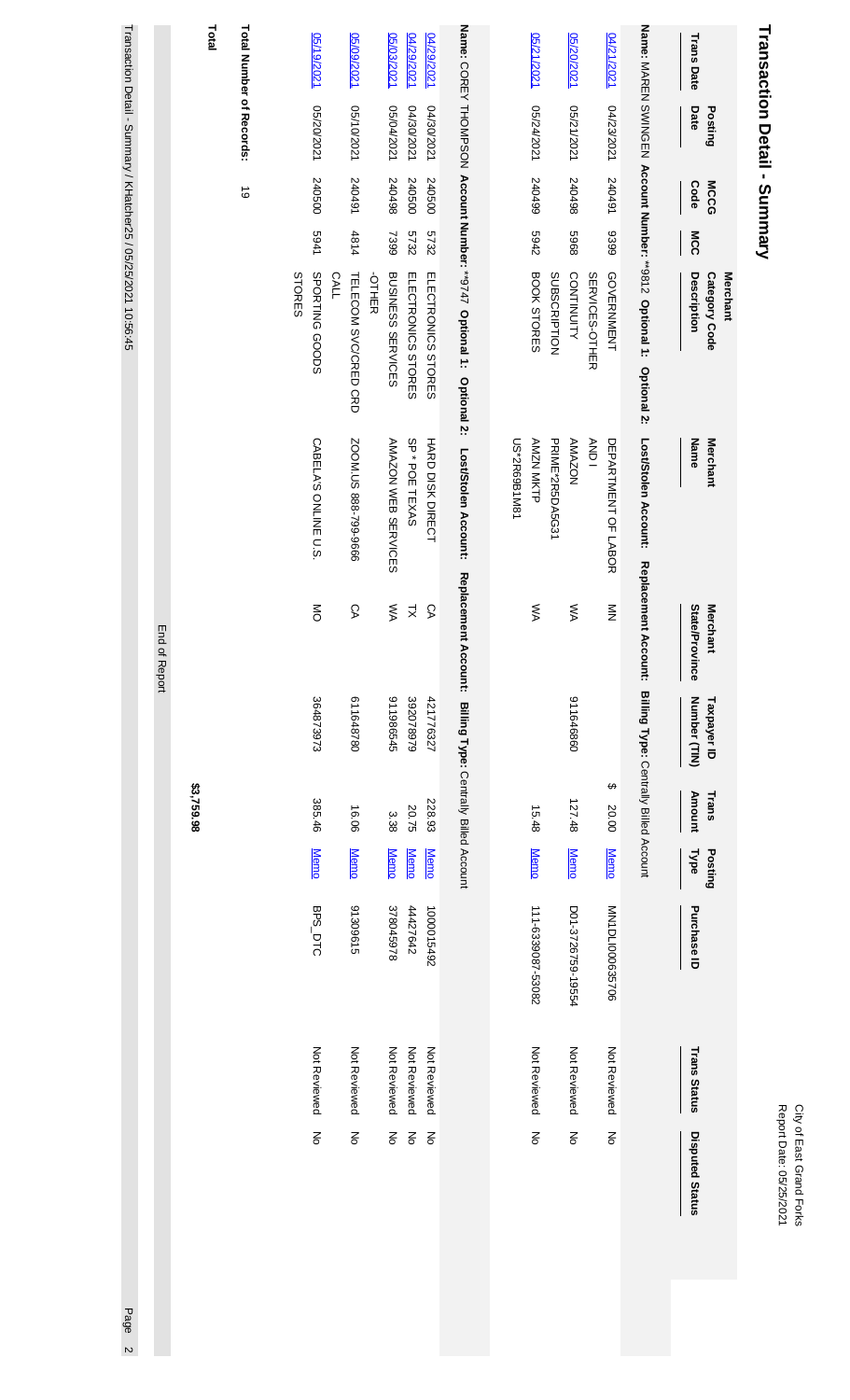| AC Tune up   | <b>Bakken</b>  | \$60.00  |
|--------------|----------------|----------|
| AC Tune up   | <b>Bushy</b>   | \$60.00  |
| AC Tune up   | Fore           | \$60.00  |
| AC Tune up   | <b>Mertens</b> | \$60.00  |
| AC Tune up   | <b>Okins</b>   | \$60.00  |
| AC Tune up   | Senkyr         | \$60.00  |
| <b>ECM</b>   | Egeland        | \$150.00 |
| <b>Total</b> |                | \$510.00 |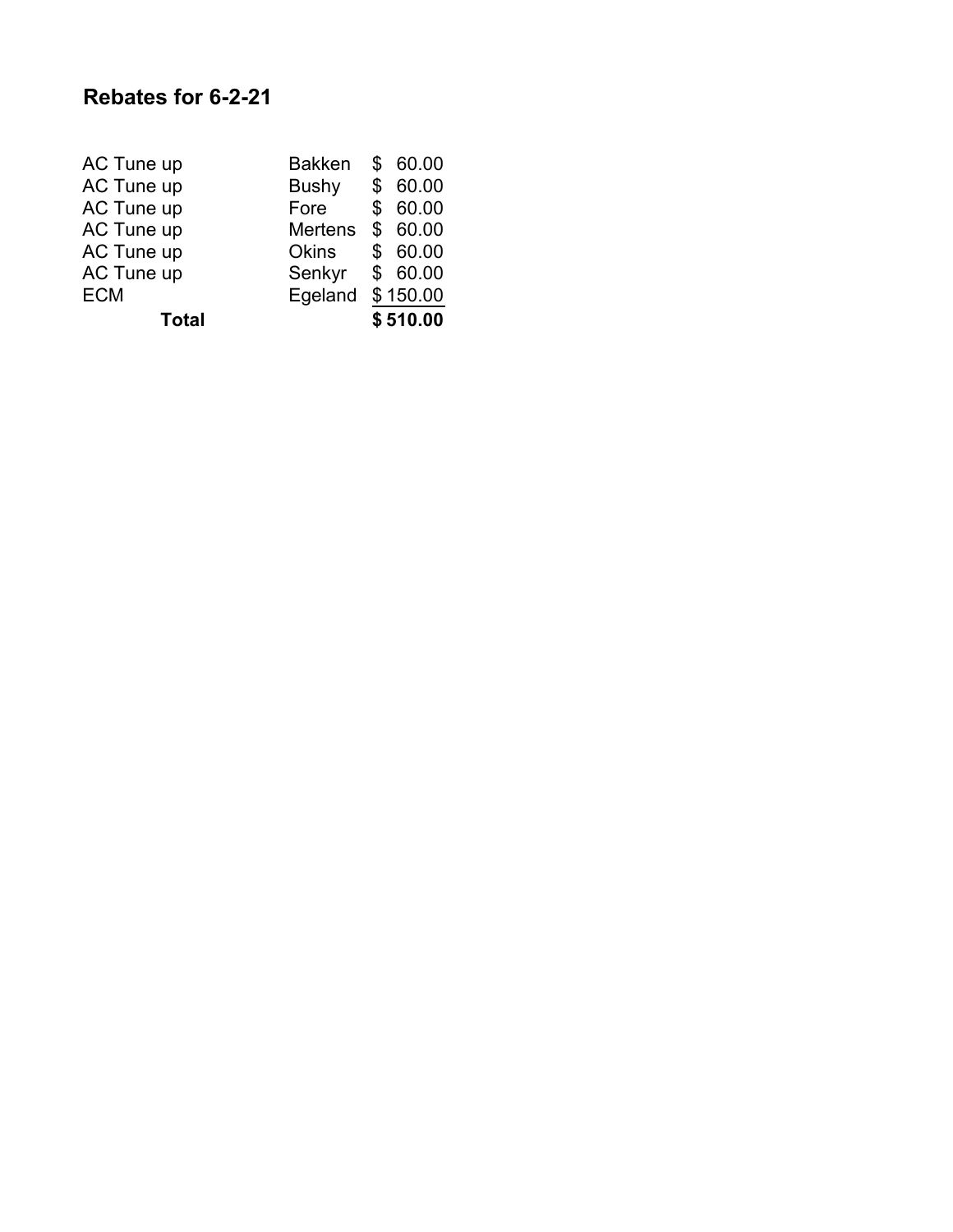## **Request for Water and Light Commission Action**

5/26/2021 Date: Water & Light Commissioners To: Jeff Olson From: declare transformers salvage RE:

#### **Background:**

The overhead to underground conversion on "Potato Row" is complete now and we have no use for the O-H transformers. There are a few URD transformers that have faulted, we will be including these also.

#### **Recommendation:**

It's my recomemdation that the Commissioners declare them salvage and sell them off because they still hold some value.